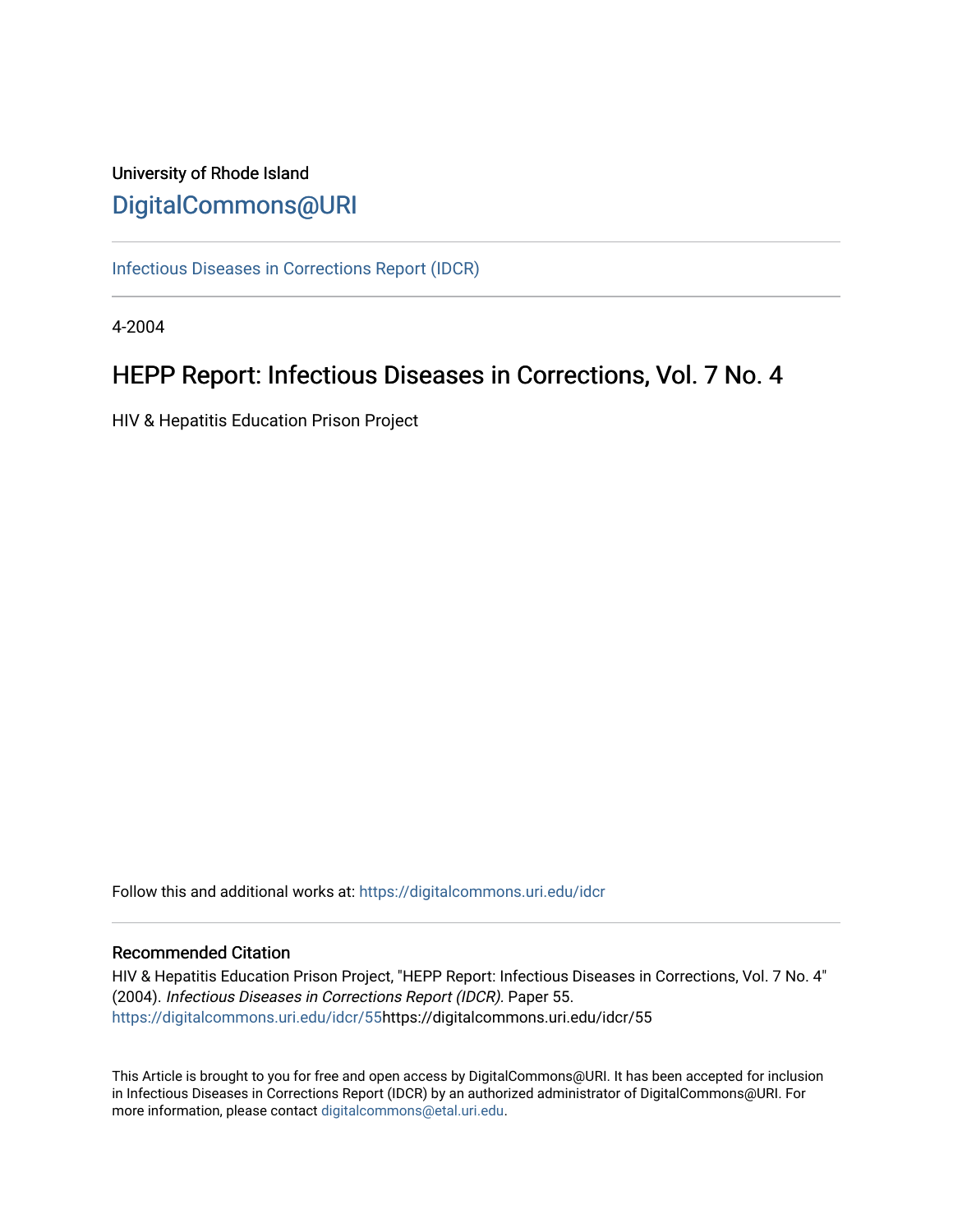

SPONSORED BY THE BROWN MEDICAL SCHOOL OFFICE OF CONTINUING MEDICAL EDUCATION.

# **ABOUT HEPP**

*HEPP Report, a forum for correctional problem solving, targets correctional physicians, nurses, administrators, outreach workers, and case managers. Published monthly and distributed by email and fax, HEPP Report provides up-to-the moment information on HIV/AIDS, hepatitis, and other infectious diseases, as well as efficient ways to administer treatment in the correctional environment. Continuing Medical Education credits are provided by the Brown University Office of Continuing Medical Education. HEPP Report is distributed to all members of the Society of Correctional Physicians (SCP) within the SCP publication, CorrDocs (www.corrdocs.org).*

#### **CO-CHIEF EDITORS Joseph Bick, MD** *Chief Medical Officer,*

*California Medical Facility, California Department of Corrections*

> **Anne S. De Groot, MD** *Director, TB/HIV Research Lab, Brown Medical School*

#### **DEPUTY EDITORS Frederick L. Altice, MD**

*Director, HIV in Prisons Program, Yale Univ. AIDS Program*

**David P. Paar, MD** *Director, AIDS Care and Clinical Research Program, Univ. of Texas, Medical Branch*

**Bethany Weaver, DO, MPH** *Acting Instructor, Univ. of Washington Center for AIDS and STD Research*

> **Renee Ridzon, MD** *Bill & Melinda Gates Foundation*

# **SUPPORTERS**

*HEPP Report is grateful for the support of the following companies through unrestricted educational grants: Major Support: Abbott Laboratories, and Roche Pharmaceuticals. Sustaining: Agouron-Pfizer, Boehringer Ingelheim, Gilead Sciences, Inc., GlaxoSmithKline, Merck & Co., Schering-Plough and ViroLogic.*

**GASTROINTESTINAL COMPLICATIONS OF HIV DISEASE** *Joseph Bick\*, MD, Chief Medical Officer, California Medical Facility, California Department of Corrections*

Diseases of the gastrointestinal tract are common among those who are HIV-infected. Sometimes the first clue that a previously undiagnosed inmate/patient is HIV-infected is the presence of an HIV-associated gastrointestinal condition. These conditions can lead to significant morbidity including pain, difficulty swallowing, diarrhea, and weight loss. Early diagnosis and treatment can substantially improve the

lives of those who are afflicted by these conditions. Although identifying the specific etiology of a patient's symptoms can be challenging, a methodical approach can usually identify a treatable condition. This article focuses on some of the most common abnormalities of the gastroin-

testinal system that correctional health care providers are likely to encounter among their HIV-infected patients.

#### **Oral Lesions**

The most common HIV-associated oral condition is candidiasis, or thrush. Thrush is usually found in those with advanced immunodeficiency, generally in patients with a CD4+ T cell count less than 300 cells/mm<sup>3</sup>. Oral candidiasis is associated with progression to AIDS, and the presence of thrush in someone who is not known to be HIV infected should prompt a recommendation for HIV testing. Thrush most commonly appears as a white cheesy exudate that can be easily wiped off. Alternatively, thrush can present as erythema without exudates. The lesions are most commonly seen on the soft palate and tongue. Mild thrush can be treated with topical nystatin or clotrimazole troches. In more severe cases, oral fluconazole is highly effective. In cases of thrush caused by azole-resistant Candida, a higher dose of the azole can sometimes overcome resistance. If treatment with an azole drug is unsuccessful, a short course of either amphotericin swish and swallow or intravenous amphotericin is some-

**"**Although identifying the specific etiology of a patient's symptoms can be challenging, a methodical approach can usually identify a treatable condition.**"**

times required. Candida can also cause angular cheilitis, or fissures located at the angle of the mouth. These lesions also occur in the setting of anemia or vitamin deficiency, but are more commonly due to Candida and typically respond promptly to oral azole therapy or even topical nizoral cream.

Oral hairy leukoplakia (OHL) generally pre-

sents as filamentous or hairy projections on the lateral borders of the tongue. The lesions are usually poorly demarcated and can have a flattened appearance. In contrast to thrush, the lesion of OHL cannot be brushed off. Thought to be due to Epstein-Barr virus, the lesions are asymptomatic

and are generally of only cosmetic importance. OHL sometimes responds to acyclovir or valacyclovir, although probably the best treatment is HAART-induced immune reconstitution. As with thrush, OHL is highly predictive of HIV infection.

Aphthous ulcers are common and often severe in those who are HIV infected. Ulcers are traditionally classified as minor (<10mm) or major (>10mm) in size, and can be single or multiple. The lesions are typically painful, well-demarcated ulcerations that can be either shallow or deep. Ulcers can be found on the buccal or labial mucosa, tongue, soft palate, or pharynx. Not uncommonly, the patient will have a tender adjacent submandibular node. Aphthous ulcers

#### *Continued on page 2*

| WHAT'S | <b>INSIDE</b>                               |
|--------|---------------------------------------------|
|        |                                             |
|        |                                             |
|        |                                             |
|        |                                             |
|        | Self-Assessment Test <b>Fig. 2018</b> pg 10 |

Brown Medical School | Providence, RI 02912 | 401.277.3651 | fax: 401.277.3656 | www.hivcorrections.org *If you have any problems with this fax transmission please call 800.748.4336 or e-mail us at HEPP@corrections.net*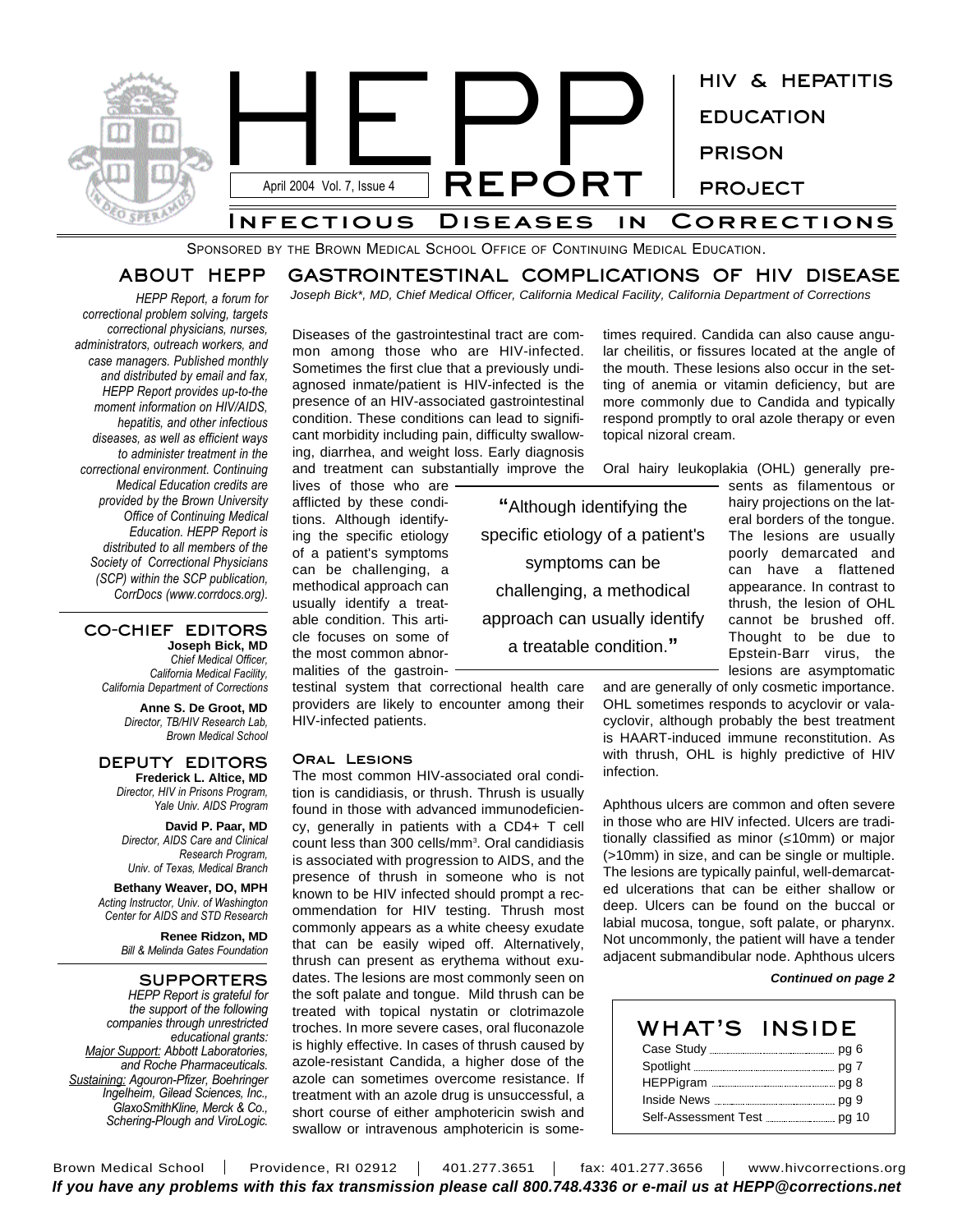#### **Gastrointestinal Complications...** *(continued from page 1)*

are of unknown etiology. Some clinicians recommend treatment with topical suspensions of tetracycline with or without nystatin or hydrocortisone, while others recommend topical Kenalog® in Orabase, which is a paste that will stick to the wet surfaces of the mouth and form a protective film over the mouth ulcer. Minor aphthae usually heal without scarring in <10 days regardless of therapy. Perhaps the best approach is analgesics such as ibuprofen and, prior to meals, topical viscous lidocaine. Avoidance of acidic foods such as tomatoes and citrus is also useful while lesions are present. Major aphthae can be more painful and take longer to heal. Aphthae can also present in a herpetiform pattern, with multiple small ulcerative lesions. Oral lesions that do not heal within two weeks or those that are accompanied by systemic signs such as fever should be biopsied to rule out other etiologies such as deep fungal infection or malignancy. Single shallow painless ulcerations can be due to syphilis (condyloma lata), and should be screened for with a rapid plasma reagin (RPR) test.

Warts can be found on the lips or in the oral cavity and are typically painless. Caused by human papillomavirus, lesions can be either flat or cauliflower shaped and are often multiple in number. Lesions can be removed with a scalpel, by electrosurgery, laser ablation, or liquid nitrogen. If the lesion is flat and located on the tongue, consider other potential causes, such as syphilis.

Kaposi's sarcoma (KS) can be found anywhere in the GI tract. When found in the oral cavity, KS is most commonly red, blue, or purple in color and can be either macular or nodular. Lesions are most commonly found on the hard palate, but can also be seen on the gingiva or oropharynyx. The diagnosis is made by histologic examination of tissue obtained by biopsy. The most effective treatment is immune reconstitution by HAART, but in those for whom this is not possible intralesional chemotherapeutic agents such as vinblastine have been used.

#### **Esophageal Lesions**

Disease involving the esophagus is common in advanced HIV infection, and is most commonly due to Candida. Patients with candidal esophagitis usually have orpharyngeal involvement as well and present with dysphagia and odynophagia. In patients with a typical presentation, most

clinicians empirically treat to cover Candida and reserve further evaluation for those who fail to respond. Oral fluconazole (200 mg on day one followed by 100 mg daily for two weeks) is usually highly effective, although azole resistance can be present at baseline or develop while on treatment. Intravenous fluconazole or low-dose amphotericin B (0.3mg/kg/day) can be used in patients who cannot swallow. Voriconazole may be effective in some cases of fluconazole resistant Candida. Caspofungin, an antifungal in the echinocandin class, has also shown clinical activity in some cases of azole-resistant candidal infections.

In cases of esophagitis that fail to respond to antifungal therapy, endoscopy with biopsy is required to rule out other etiologies such as herpes simplex virus, (HSV) cytomegalovirus, (CMV), malignancy, or aphthous ulcerations. Patients with CMV esophagitis commonly have systemic symptoms such as fever, nausea, emesis, diarrhea, abdominal pain, and weight loss. Biopsy reveals CMV infected cells with intranuclear inclusion bodies. CMV esophagitis can be treated intravenously with ganciclovir (5mg/kg q 12 hours for 14 days) or foscarnet (60mg/kg q 8 hours for 14 days). Ganciclovir can lead to myelosuppression, while foscarnet can cause renal insufficiency, electrolyte disturbances, and penile ulcerations.

Esophageal HSV can present with odynophgia, dysphagia, retrosternal pain, nausea, and emesis. Untreated patients can develop tracheoesophageal fistulas, necrosis, stricture, or hemorrhage. Biopsy demonstrates cytoplasmic inclusion bodies, ground glass appearance of nuclei, and multinucleated giant cells. HSV responds to intravenous acyclovir.

Major aphthae involving the esophagus can persist and be significantly debilitating. In some cases, systemic steroids or oral thalidomide is useful in hastening healing.

#### **Diarrhea**

Worldwide, diarrhea is the most common cause of morbidity and mortality among those who are HIV-infected. Diarrhea can be caused by bacterial, viral, or parasitic infections, or by a medication. In many cases, a careful search can identify a treatable etiology of the patient's diarrhea. There is little data specifically addressing the etiologies of diarrhea among the incarcerated. One would expect that the frequency of some pathogens would differ among those recently incarcerated as

compared to those who have been institutionalized for an extended period of time. Likewise, the causes of diarrhea among foreign-born inmates and those who have traveled outside of the United States may differ from those who have never left the country.

The evaluation of a patient with diarrhea begins with a thorough history and physical examination. Patients may use the word diarrhea to describe anything from a rectal discharge, to occasional loose stools, to frequent large volume bowel movements. Additionally, acute self-limited diarrhea occurs frequently in otherwise healthy adults. Diarrhea that has been present for years with little if any weight loss is more likely to be due to irritable bowel, inflammatory bowel, or lactose intolerance than to an infectious etiology. In patients with advanced immunodeficiency, fever, and anemia, opportunistic infections such as those caused by Mycobacterium avium complex (MAC) and CMV must be considered. Medications or dietary changes are often an overlooked cause of changes in bowel frequency or consistency. In jails and prisons, regulated access to toilets and toilet paper can cause those who experience medication-induced diarrhea to adhere poorly to prescribed treatments. Drugs that commonly cause a change in bowel motility include laxatives, antacids, cardiac medications, some psychiatric medications, and antiretroviral agents such as ddI, ritonavir and nelfinavir. Antibiotics can alter intestinal flora and lead to loose stools.

In those who present with symptoms of greater than one-week duration associated with weight loss, fever, dehydration, or bloody stools, diagnostic studies are indicated. The intensity of the work-up is subject to debate, but most would agree that a stepwise approach is usually appropriate in those who are not critically ill. Generally, in HIV infected patients it is most appropriate to begin with evaluation of stool specimens for presence of ova, parasites, Clostridium difficile toxin, Salmonella, Shigella, Campylobacter, E. coli 0157 H7, Cryptosporidium, and Microsporidia. To increase the yield, it is recommended to send three separately collected specimens for ova and parasite analysis. If the patient is febrile, blood cultures for bacteria should be collected. In those with advanced immunodeficiency (CD4 <75/mm<sup>3</sup>) blood cultures for mycobacteria are also indicated. If stool studies and blood cultures fail to identify an etiology, flexible sigmoidoscopy or colonoscopy with biopsy should be per-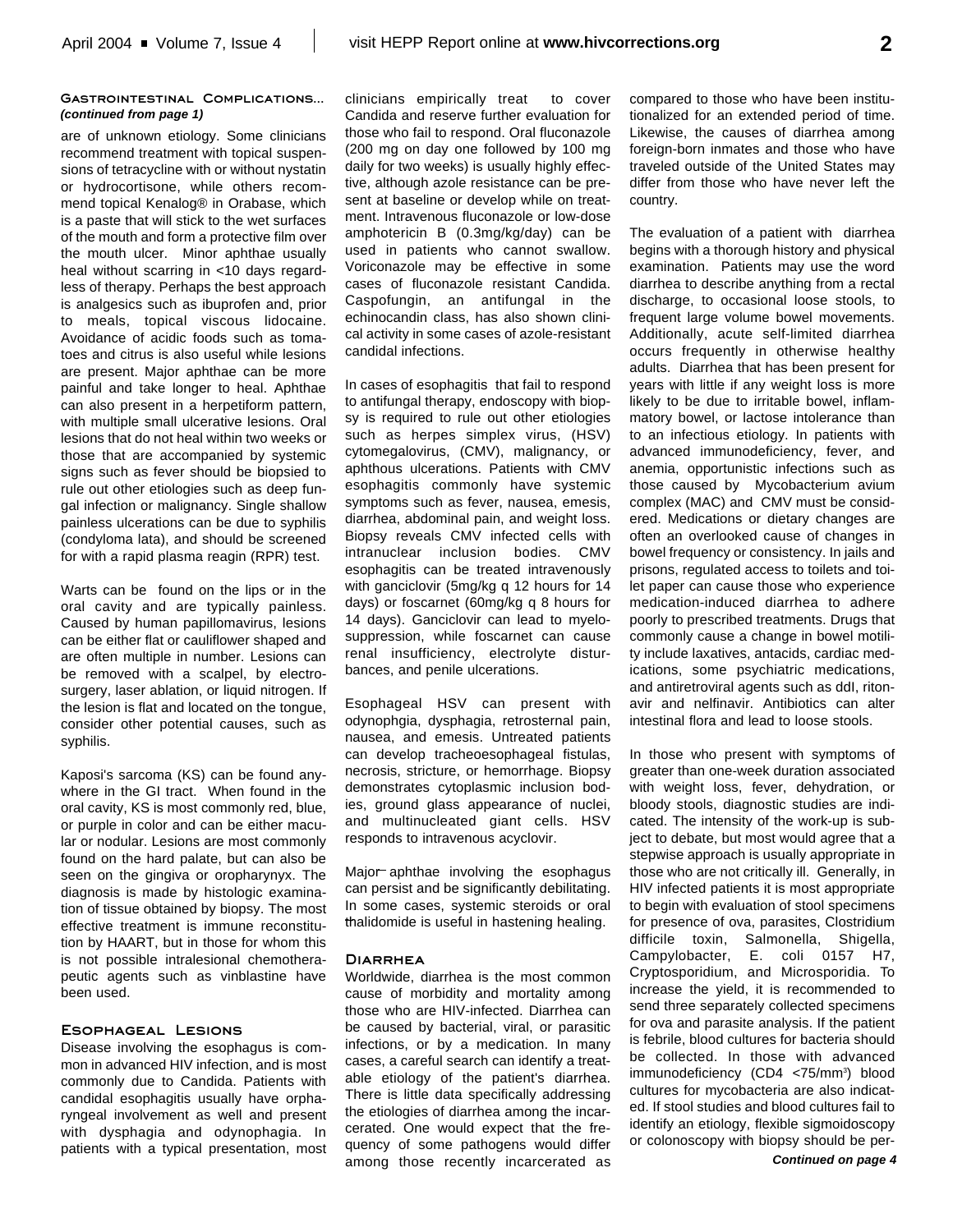#### **Faculty Disclosure**

In accordance with the Accreditation Council for Continuing Medical Education Standards for Commercial Support, the faculty for this activity have been asked to complete Conflict of Interest Disclosure forms. Disclosures are listed at the end of articles. All of the individual medications discussed in this newsletter are approved for treatment of HIV and hepatitis unless otherwise indicated. For the treatment of HIV and hepatitis infection, many physicians opt to use combination antiretroviral therapy which is not addressed by the FDA.

> **Senior Advisors** Karl Brown, MD *Rikers Island Jail*

John H. Clark, MD, MPH, F.S.C.P. *Los Angeles County Sheriff's Department*

Ralf Jürgens *Canadian HIV/AIDS Legal Network*

Joseph Paris, PhD, MD *CCHP Georgia Dept. of Corrections*

Abby Dees, JD *CorrectHELP: Corrections HIV Education and Law Project*

David Thomas, MD, JD *Division of Correctional Medicine, NovaSoutheastern University College of Osteopathic Medicine*

Louis C. Tripoli, MD, F.A.C.F.E. *Correctional Medical Institute, Correctional Medical Services*

Lester Wright, MD *New York State Department of Corrections*

**Associate Editors** Scott Allen, MD *Rhode Island Department of Corrections*

Peter J. Piliero, MD *Associate Professor of Medicine, Consultant, New York State Department of Corrections, Albany Medical College*

Dean Rieger, MD *Indiana Department of Corrections*

Josiah Rich, MD *Brown University School of Medicine, The Miriam Hospital*

> Steven F. Scheibel, MD *Regional Medical Director Prison Health Services, Inc.*

> David A. Wohl, MD *University of North Carolina*

> Michelle Gaseau *The Corrections Connection*

> **Layout** Kimberly Backlund-Lewis *The Corrections Connection*

**Distribution** *Screened Images Multimedia*

**Managing Editor** Julia Noguchi *HIV/Hepatitis Education Prison Project*

# **Letter from the Editor**

# *Dear Correctional Colleagues:*

*In this month's issue of HEPP, the lead article by Dr. Joseph Bick describes the most common HIV-related GI conditions, and how to diagnose and manage patients with these conditions. As Dr. Bick points out, the most important first step in the evaluation of GI complaints is a thorough history. The terms diarrhea, constipation and "stomach ache" denote different things to different people. Accordingly, clarifying what the patient means by his or her complaints is an important component to any evaluation. GI disease is common among persons with HIV infection. Luckily, most of the infectious causes are treatable and conditions not readily treated with antibiotics may respond to immune reconstitution with HAART.*

*Infections are the etiology for many of the HIV-related GI disturbances. As Dr. Bethany Weaver illustrates in this month's case study, the causative organisms can be myriad. In crowded congregate settings such as correctional facilities, food-related outbreaks are relatively more common. Any potential clustering of illness in such a setting should raise suspicions of an outbreak and appropriate investigation and control measures should take place. While those with HIV infection may not be at increased risk of acquiring pathogens that cause most foodborne illnesses such as Salmonella or Campylobacter, consequences of such an outbreak can be more severe in an immunocompromised host.*

*In Part II of the highlights from the Eleventh Annual Conference on Retroviruses and Opportunistic Infections (CROI) held in San Francisco. Dr. Rick Altice reports on two therapeutic trials that examined use of once-daily dosing of ritonavir-boosted PI-containing regimens of highly effective ART. Simplifying regimens to once-daily dosing will be an important step toward improved patient adherence that could potentially lead to improved outcomes and decreased development of viral resistance. With the continued development of medications with longer half lives and pharmacoenhancement with drug combinations, hopefully more once-daily regimens will soon be a available.*

*We strive to present topics that our readers find useful and interesting and pertinent to correctional settings. If you have an idea of a topic you think should be addressed in HEPP Report, we welcome your thoughts or suggestions.*

*Sincerely,*

*Renee Ridzon, MD*

# **Subscribe to HEPP Report**

Fax to **617-770-3339** for any of the following: *(please print clearly or type)*

|                   | subscription of HEPP Report fax/email newsletter. | Yes, I would like to add/update/correct (circle one) my contact information for my complimentary                                                  |                       |
|-------------------|---------------------------------------------------|---------------------------------------------------------------------------------------------------------------------------------------------------|-----------------------|
|                   | HEPP Report fax/email newsletter.                 | Yes, I would like to sign up the following colleague to receive a complimentary subscription of                                                   |                       |
|                   | email (rather than have a fax).                   | Yes, I would like my HEPP Report to be delivered in the future as an attached PDF file in an                                                      |                       |
|                   |                                                   |                                                                                                                                                   |                       |
| <b>CHECK ONE:</b> |                                                   | O Physician C Physician Assistant C Nurse/Nurse Practitioner<br>O Pharmacist O Medical Director/Administrator O HIV Case Worker/Counselor O Other | O Nurse Administrator |
|                   |                                                   | ADDRESS:__________________________CITY: ___________________STATE: ____ ZIP: _________                                                             |                       |
|                   |                                                   |                                                                                                                                                   |                       |
| FMAII :           |                                                   |                                                                                                                                                   |                       |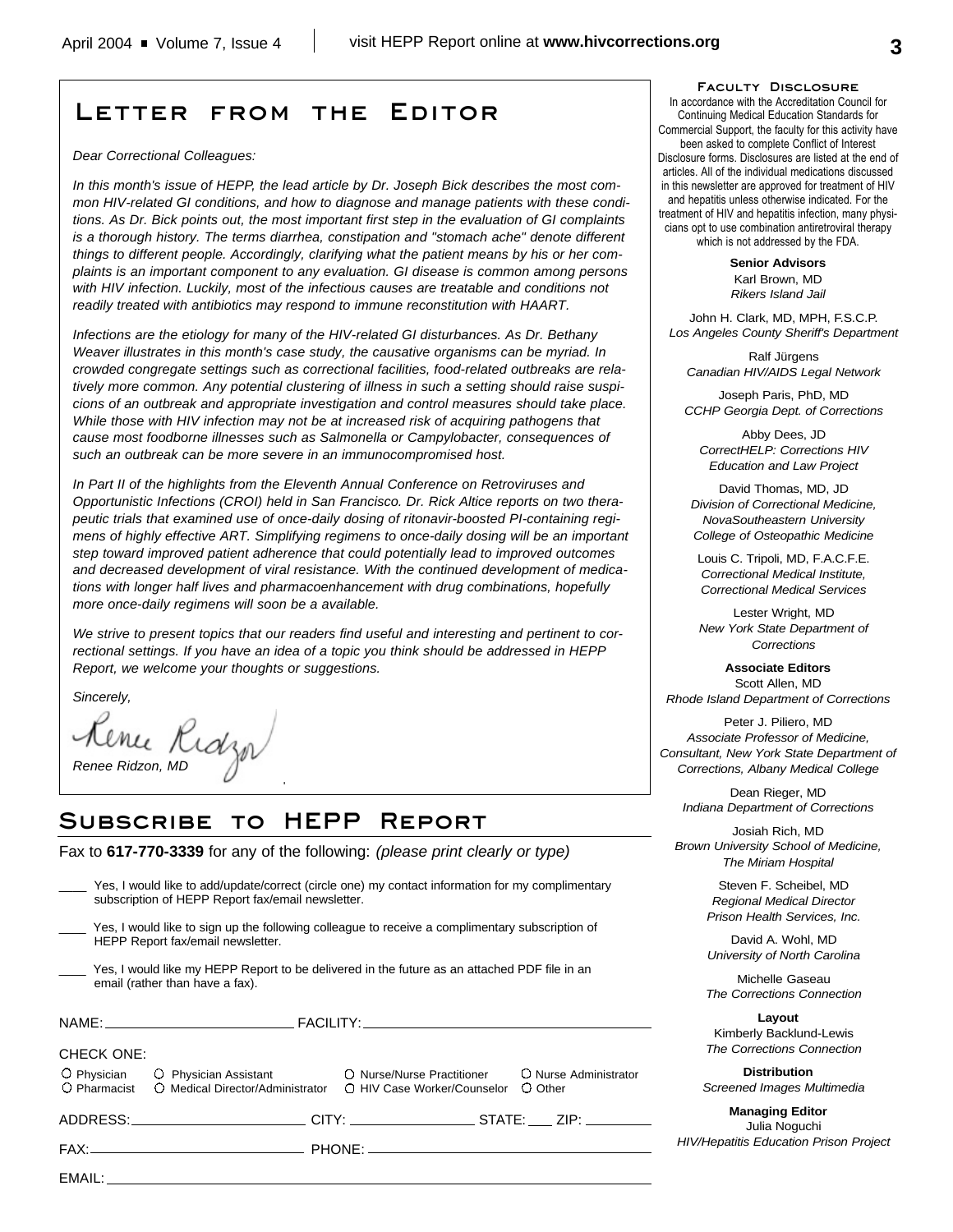## **Gastrointestinal Complications...** *(continued from page 2)*

formed. Biopsy specimens should be cultured for Salmonella, Shigella, Campylobacter, mycobacteria, CMV, and HSV. Histologic evaluation should include staining for mycobacteria, fungi, protozoans, and viral inclusions.

#### **Bacterial causes of diarrhea**

In non-incarcerated HIV-infected persons in the U.S., the most common bacterial causes of diarrhea are Salmonella, C. difficile, MAC, Shigella, and Campylobacter. The overall incidence of bacterial colitis has been reduced in this country by the widespread use of trimethoprim/sulfamethoxazole (TMP/FMX) for Pneumocystis prophylaxis.

Fever is more commonly seen in Salmonella infection than in other bacterial cause of diarrhea. Blood in the stool suggest Shigella or Campylobacter rather than Salmonella. Among those infected with HIV, Salmonella is more likely to lead to bacteremic disease and to relapse after treatment. Predictors of relapse include septicemia and low CD4 lymphocyte counts. Salmonella can be treated with TMP/FMX, a quinolone, or azithromycin. Among those with CD4 counts less than 50 cells/mm<sup>3</sup> who have experienced relapsed infection with Salmonella, ongoing maintenance therapy with ciprofloxacin should be considered. If bacterial colitis is suspected, medications that decrease bowel motility such as diphenoxylate, loperamide, paregoric, and tincture of opiates should be avoided because they have been associated with the development of toxic megacolon or prolongation of infection. Clustering of cases of bacterial diarrhea caused by Salmonella, Shigella, or E. Coli 0157H7 may indicate a food borne outbreak or person-to-person transmission and should lead to an investigation.

Infection with C. difficile can lead to diarrhea in patients with AIDS. Both receiving antibiotics and being hospitalized are associated with an increased risk for C. difficile infection. Diagnosis can be made by the detection of C. difficile toxin in stool. The first line treatment is oral metronidazole at a dose of 500 mg by mouth 3X/day for 10- 14 days. Because of the concern for encouraging the development of resistant organisms, oral vancomycin should be reserved for only those patients who fail to respond to metronidazole.

Disease due to MAC is uncommon among

those who have a CD4 lymphocyte count of >100/mm<sup>3</sup> and those who are taking macrolide prophylaxis. Among those with severe immunosuppression, disseminated MAC can cause diarrhea with fever, sweats, anemia, neutropenia, weight loss, and hepatosplenomegaly. Stool or blood cultures for acid-fast bacilli (AFB) can confirm the diagnosis. While culture of the organism from a tissue specimen is the gold standard for diagnosis, endoscopic biopsy showing foamy macrophages and acid-fast organisms can be used as evidence of infection as well. Cultures are necessary to differentiate MAC from tuberculosis. Treatment with combinations of medications including rifampin or rifabutin, ethambutol, ciprofloxacin, amikacin, and

**"**Worldwide, diarrhea is the most common cause of morbidity and mortality among those who are HIV-infected.**"**

clarithromycin or azithromycin have been used with some success. Ultimately, the only long-term effective strategy for controlling MAC disease relies on immune restoration with HAART.

#### **Parasitic causes of diarrhea**

Common parasitic causes of diarrhea include Cryptosporidium, Microsporidium and Entamoeba histolytica. Cryptosporidium parvum is found worldwide in drinking water that has been contaminated by fecal cysts from grazing animals. Water that is drawn from wells is less likely to be affected. Heat and chlorine are not effective against Cryptosporidia. Illness due to Cryptosporidium can last for months in those who are HIV-infected, leading to dehydration, electrolyte abnormalities and wasting. Treatment of Cryptospridium is only of marginal benefit. The nonabsorbable aminoglycoside paromomycin is most commonly used for treatment in this country.

Microsporidia species are spore-forming parasites that can cause a wide variety of clinical syndromes among those who are HIV-infected. The microsporidial organisms Enterocytozoon bieneusi and Encephalitozoon intestinalis can cause diarrhea and wasting, and albendazole can be effective for treatment.

In most cases, E. histolytica is a colonizer and does not cause symptoms; however, some strains of E. histolytica can lead to cramping, abdominal pain, painful bowel movements, and bloody stools. E. histolytica is diagnosed by stool examination or blood serology. Treatment for symptomatic disease (i.e. invasive disease) is metronidazole 750mg 3X/day for 10 days. There is disagreement as to the benefit of treating those who are asymptomatic but have been demonstrated to pass cysts. If the goal is to eradicate cysts from the intestinal lumen, the recommended treatment is iodoquinol 650mg 3X/day for three weeks.

Giardia lamblia is an enteric protozoan with a worldwide distribution that causes acute and chronic diarrhea throughout the world. Giardiasis can be transmitted through water and person-to-person by the fecaloral route. Most of those who ingest Giardia cysts will not become infected. Of those who are infected, some will become asymptomatic cyst passers while others will develop diarrhea. Symptoms can include cramps, diarrhea, bloating, flatulence, and weight loss. Giardia is diagnosed by the detection of cysts or trophozoites in the stool by direct examination or antigen assay. Treatment is generally metronidazole at a dose of 250 mg 3X/day for five days.

#### **Viral causes of diarrhea**

Diarrhea due to rotavirus or other viral agents is relatively common but is usually self-limited. In most cases these illnesses are of short duration and require no specific diagnostic or therapeutic intervention other than oral fluids and over-the-counter antimotility agents.

In those with advanced immunosuppression (typically CD4 counts of <50/mm<sup>3</sup>) CMV can lead to colitis, but since the introduction of HAART, the incidence of active CMV disease has fallen dramatically in the U.S. Diagnosis is usually made by flexible sigmoidoscopy or colonoscopy. CMV can lead to areas of erythema, ulceration, and hemorrhage. Histologic examination of biopsy specimens reveals intranuclear inclusion bodies in infected epithelial, endothelial, or smooth muscle cells.

Acute treatment of CMV colitis is ganciclovir IV 10-15mg/kg/day in two to three divided doses. Foscarnet is also effective at a dose of 180 mg/kg/day IV in two or three divided doses. In the absence of immune restoration, active disease commonly recurs. In the event of relapse, retreatment followed by daily maintenance therapy is indicated. The only long term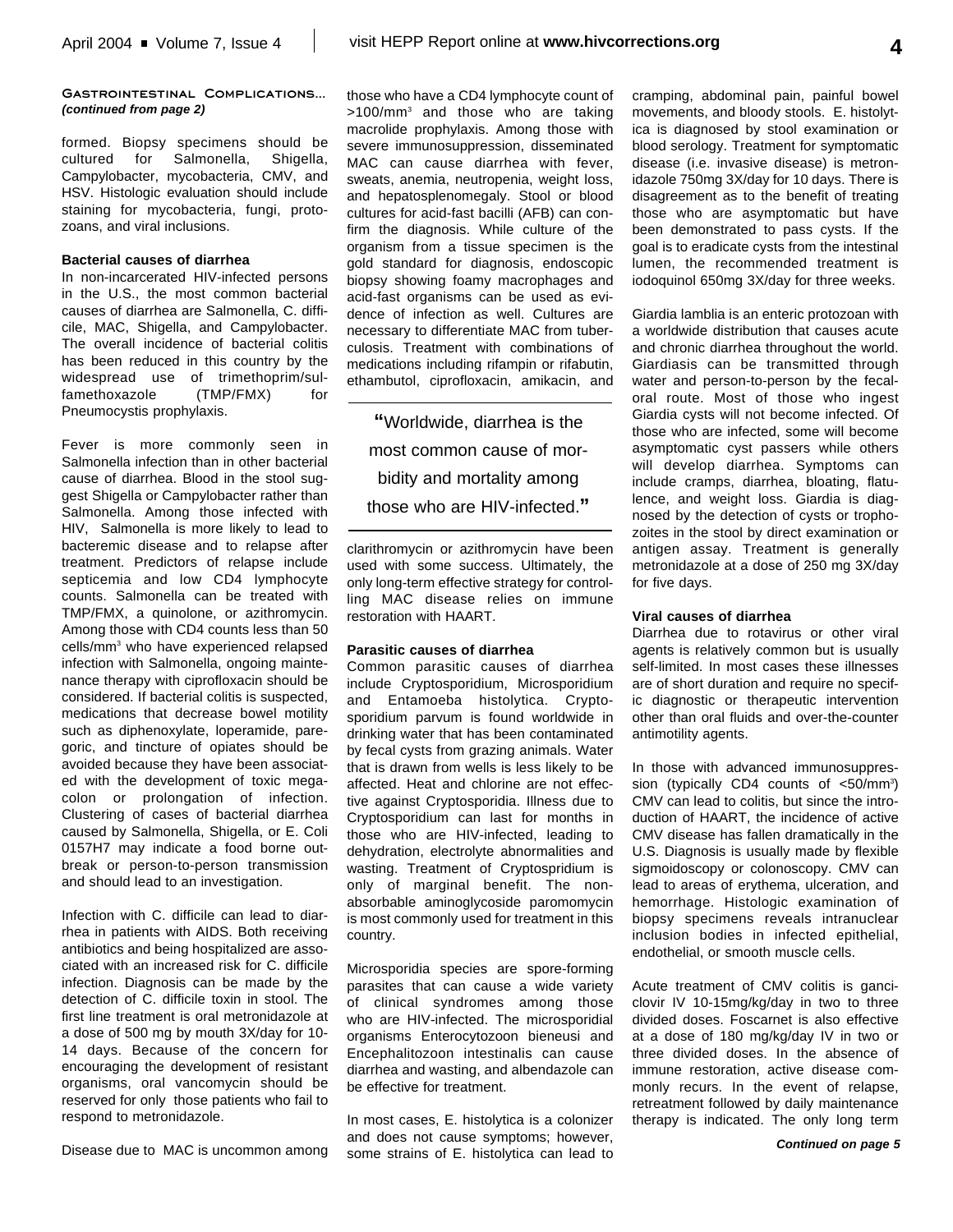#### **Gastrointestinal Complications...** *(continued from page 4)*

effective treatment for CMV is HAARTinduced immune restoration.

## **Fungal causes of diarrhea**

Disseminated fungal diseases are uncommon causes of diarrhea in those who are HIV-infected. Histoplasmosis can involve the gastrointestinal tract, leading to diarrhea, fever, pain, and weight loss. Diagnosis can be made by the detection of intracellular budding yeast in colonic biopsy specimens. The histoplasmosis urinary antigen is very useful for diagnosing this infection and for monitoring therapy. Initial therapy of disseminated histoplasmosis is generally amphotericin B, followed by maintenance with either amphotericin B or itraconazole. Maintenance must be continued lifelong, unless HAART leads to significant sustained immune reconstitution.

# **Anorectal Disease**

Anorectal disease is very common among those who are HIV-infected. Oftentimes patients will not divulge that they have anorectal symptoms or lesions. Clinicians should routinely ask patients about anorectal symptoms, and periodically perform a visual inspection of the external anal area.

# **Herpes Simplex Virus**

Both HSV1 and 2 commonly cause anorectal disease. HSV infection can also lead to urinary symptoms, impotence, and sacral paresthesias. In HIV-infected patients who present with perianal ulcerative lesions or fissures, the most common cause is HSV. Patients should be treated with oral acyclovir or valacyclovir for ten to fourteen days. Lesions that fail to respond should be cultured for HSV, and if positive, sent for susceptibility testing. Lesions that are acyclovir resistant can be effectively treated with intravenous foscarnet. Relapses are quite common but can be decreased in frequency by the use of suppressive therapy with acyclovir at a dose of 200-400mg 2X/day.

#### **Gonorrhea, syphilis, and chlamydia**

Patients who are infected with Neisseria gonorrhoeae and/or Chlamydia trachomatis can present with symptoms that include anal discharge, pain, tenesmus, and bleeding. Cultures of rectal swabs and urine ligase chain reaction (LCR) for Gonorrhea or Chlamydia infection can be useful in making the diagnosis. Ceftriaxone 250mg IM for one dose, followed by either doxycycline 100mg 2X/day for seven days or

|  |  |  |  | TABLE 1: Commonly Used Treatments for Warts |  |  |
|--|--|--|--|---------------------------------------------|--|--|
|--|--|--|--|---------------------------------------------|--|--|

| <b>Treatment</b>                                                         | <b>How Administered</b>                                                                               | Frequency                                     | <b>Side Effects</b>                       | <b>Comments</b>                                                                                        |
|--------------------------------------------------------------------------|-------------------------------------------------------------------------------------------------------|-----------------------------------------------|-------------------------------------------|--------------------------------------------------------------------------------------------------------|
| <b>Bichloroacetic</b><br>acid (BCA) or<br>trichloroacetic<br>acid (TCA). | By clinician,<br>solution applied in<br>several thin coats to<br>wart(s). Dries as a<br>white "frost" | Q 1-2 weeks,<br>up to 6<br>applications       | burning                                   | Don't reapply if the<br>area is not healed<br>from prior treat-<br>ment.                               |
| Podophyllin<br>10% to 25%<br>resin                                       | By clinician, small<br>amount applied to<br>each wart, air dry                                        | Q week until<br>warts are gone                | pain,<br>ulceration,<br>scarring          | Wash off several<br>hours after applica-<br>tion to decrease<br>toxicity and sys-<br>temic absorption. |
| Podofilox<br>0.5% gel or<br>solution                                     | By patient, applied<br>with an applicator/<br>swab to visible<br>warts                                | BID for 3<br>consecutive<br>days each<br>week | pain<br>redness.                          | No need to wash<br>off. Not for use in<br>pregnancy                                                    |
|                                                                          | Imiquimod 5% By patient, applied<br>in thin film to warts<br>at bedtime.                              | Three times<br>weekly for up<br>to 16 weeks.  | pain, or<br>ulceration                    | Wash off in<br>morning.                                                                                |
| alpha-<br>interferon                                                     | By clinician,<br>intralesional<br>injection                                                           | Depends upon<br>response                      | fever, myal-<br>gia, flu-like<br>symptoms | Not for use in<br>pregnancy                                                                            |
| surgical<br>excision                                                     | By clinician, with<br>scalpel, scissors,<br>laser, or<br>electrocautery                               | Once                                          | pain,<br>infection                        | Requires local or<br>general anesthesia                                                                |
| cryotherapy                                                              | By clinician, warts<br>are frozen with<br>liquid nitrogen                                             | Q 1-2 weeks<br>for $3-6$<br>treatments        | pain,<br>blistering,<br>scarring          | Most effective with<br>several freeze-thaw<br>cycles for 10-25<br>seconds per freeze                   |

azithromycin 1200 mg for one dose is recommended for both anorectal gonorrhea and chlamydia. Syphilis can also cause painful or painless ulcers of the anal mucosa or rectum. The diagnosis is usually made clinically in conjunction with a serum RPR test.

#### **Condyloma**

Warts, caused by human papillomaviruses, (HPV) are commonly found in the perianal area. Lesions can be either flat or cauliflower-shaped, are usually multiple and asymptomatic but can cause itching or bleeding. Small warts can spontaneously resolve, and removing visible warts does not reliably eradicate the causative virus. HPV can frequently be isolated from individuals who have no visible lesions. Regardless of the type of treatment, warts commonly recur. Some strains of HPV are associated with anal cancer, and biopsy should be performed in those with extensive lesions and patients who do not respond to therapy. Data have been presented this past year concerning the development of therapeutic and preventive vaccines for HPV. These vaccines hold great promise for reducing the risk for anal and genital lesions and most importantly for decreasing the likelihood of cervical and anal carcinoma. Although beyond the scope of this article, there is a growing body of literature that discusses the potential role of anal pap smears in the early diagnosis of malignancy. Some of the most commonly used treatments for warts are outlined in Table 1.

## *Disclosures:*

*\*Nothing to disclose.*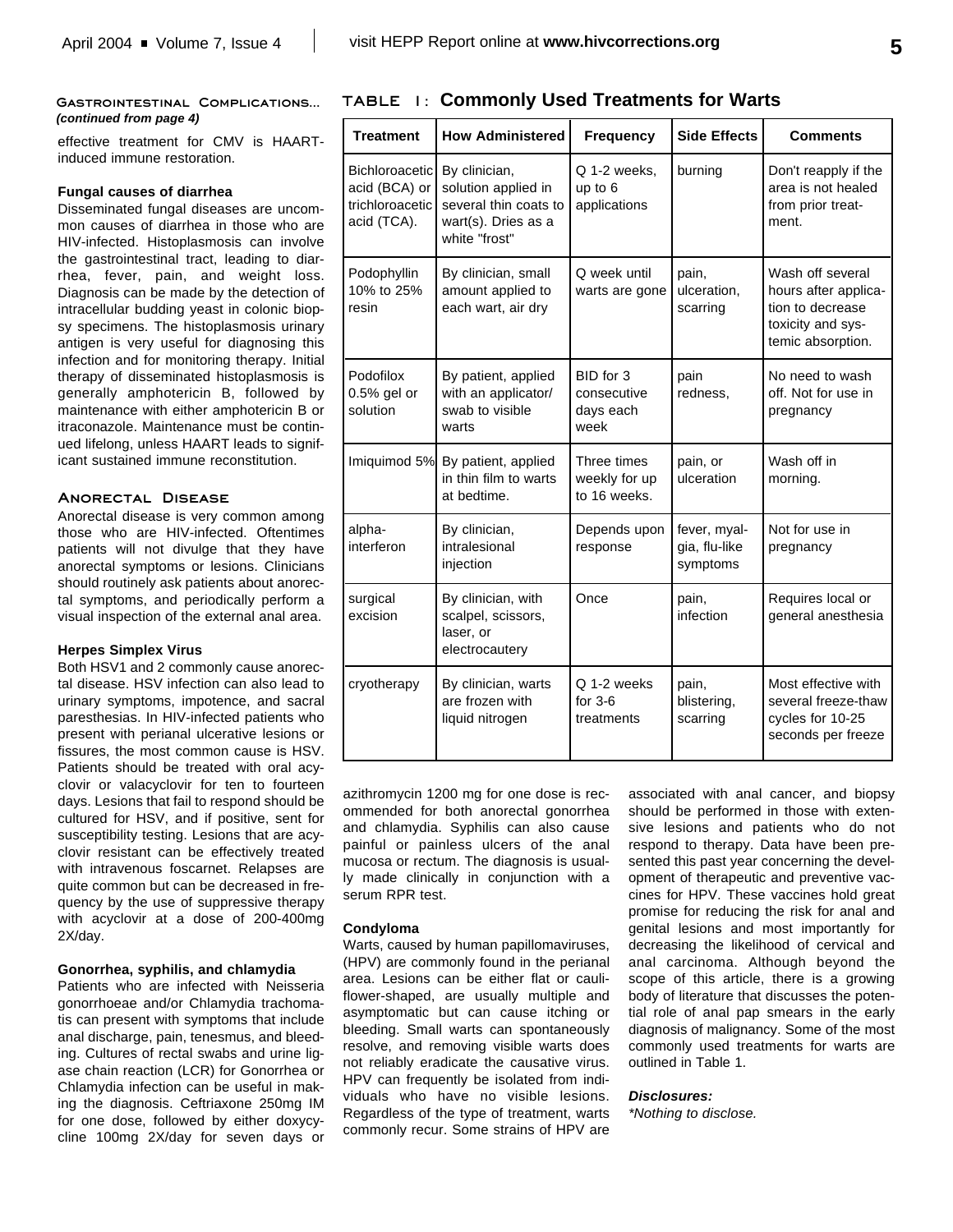# **Case Study: Diarrhea in a Patient with AIDS**

*Bethany Weaver\*, D.O., M.P.H., Acting Instructor of Medicine, University of Washington Center for AIDS & STD Research (CFAR) and Northwest Correctional Medicine Education Program.*

*CASE: A 43-year-old male inmate with stage C3 HIV/AIDS presents with loose, watery stools, abdominal cramping, sweats, fevers, poor appetite (2 months) and 15 lbs weight loss. He is taking Combivir one tablet bid and Nelfinavir 1000mg tid, and trimethoprim/sulfamethoxazole for secondary pneumocystis carinii pneumonia (PCP) prophylaxis. He reports good adherence, with an undetectable* viral load and a CD4 count of 100 cells/mm<sup>3</sup>. He was diagnosed with HIV and PCP when he entered the U.S. from Mexico one year *ago, at which time he had a CD4 count of 2 cells/mm<sup>3</sup> and "high" HIV-1 viral load. He is an injecting drug user and has sex only with men. He reports unprotected sex with two anonymous partners two to three months ago when he traveled to Mexico. He weighs 130 lbs and is afebrile with normal blood pressure, genital and neurologic exam. His pharynx was without thrush; there was no scleral jaundice, some temporal wasting, no rash, abdominal tenderness, organomegaly, lymphadenopathy, or peripheral edema.* 

## **Q: What is the differential diagnosis?**

**A:** Opportunistic pathogens such as disseminated Mycobacterium avium complex (MAC), PCP, and cytomegalovirus (CMV), should be considered, though PCP does not typically cause GI disease. He is also at risk for Entamoeba histolytica, Dientamoeba fragilis, Blastocystis hominis, Giardia lamblia, Campylobacter jejuni, Shigella spp, Salmonella spp, C. difficile, syphilis and herpes simplex virus. Because of recent travel to Mexico, Escherichia coli, Vibrio parahaemolyticus, Yersinia spp, rotaviruses, and Norwalklike viruses are also in the differential. Additionally, this inmate could have diarrhea and wasting from HIV itself. It is not likely that Nelfinavir is causing his diahhrea as he tolerated this drug for nine to ten months and only recently developed diarrhea. Though the Nelfinavir may not be the cause of the diarrhea, it may be aggravating it.

#### **Q: What tests should you perform/order?**

**A:** Stool samples should be sent for for WBCs, to help differentiate inflammatory from non-inflammatory causes of diarrhea (history of watery as opposed to bloody diarrhea suggests non-inflammatory). Stool samples should also be sent for culture for enteric pathogens, smear for ova and parasites, Giardia antigen, Clostridium difficile toxins A and B, and acid-fast bacilli (AFB) smear and culture. Tests for ova and parasites, C.difficile toxins, and smears for AFB should be repeated twice, as it often takes multiple evaluations before some of these pathogens are detected. Blood should be sent for AFB culture and routine bacterial culture. If there is no temporal association of the onset of diarrhea with antiretroviral therapy and the stool and blood studies are negative, the next step in the evaluation is a colonoscopy. The highest yield for colonoscopy is typically in patients with fever, weight loss, and a CD4 count of fewer than 200 cells/mm<sup>3</sup>.

Concentrated exam of the stool showed many cysts of Giardia lamblia and Entamoeba histolytica. This diagnosis should be reported to the local public health department. Many Entamoeba coli cysts, many Endolimax nana cysts, and moderate Iodamoeba butschlii cysts were also seen. On auramine stain, moderate cryptosporidia were detected.

## **Q: What treatment(s) should you offer this inmate? Are there drug-drug interactions to consider?**

**A:** Endolimax nana, Entamoeba coli, and Iodamoeba butschlii are nonpathogenic commensals and as such require no treatment. They are however markers of exposure to human feces and are often found in patients who are also infected with pathogenic organisms. Giardia and Entamoeba histolytica can cause invasive disease and should generally be treated.

The drug of choice for giardiasis is metronidazole 250 mg tid for 7 days, which also has activity against E. histolytica. Unfortunately, there are no reliable therapies for Cryptosporidiosis, though paromomycin or nitazoxanide may have activity and offer benefit. Supportive care with hydration and nutrition, as well as institution of an effective antiretroviral regimen, are crucial aspects of care since improvement in the immune system often helps eradicate the infection. In immunocompetent hosts, cryptosporidiosis is usually self-limited. It may be in this inmate's best interest to change his medications to a more potent antiretroviral regimen in an effort to improve his T cell response and minimize his gastrointestinal side effects. If the regimen is not changed, the dose of Nelfinavir should be changed to 1250mg po bid as this dose is easier to take and is associated with fewer loose stools compared to the tid dose. There are no known drug-drug interactions between metronidazole, paromomycin, or nitazoxanide and the antiretrovirals he is currently taking. There is a drug-drug interaction between the oral solution form of the protease inhibitor amprenavir and metronidazole. This is not true for the capsule formulation of amprenavir.

## **Q: What infection-control measures should you recommend?**

**A:** To minimize secondary transmission to others via fecal-oral spread, it is important to educate the inmate and staff on good hand-washing skills, particularly before and after meals and use of the restroom. He should be excluded from any kitchen work until his diarrhea has resolved and his stool is cleared of all organisms.

#### *Disclosures:*

*\*Stockholder: Pfizer*

#### *References*

*Amadi B, Mwiya M, Musuku J, Watuka A, Sianongo S, Ayoub A, Kelly P. Effect of nitazoxanide on morbidity and mortality in Zambian children with cryptosporidiosis: a randomised controlled trial. Lancet. 2002 Nov 2;360(9343):1375-80.*

*Connolly GM, Foirbes A, Gazzard BG. Investigation of seemingly pathogen-negative diarrhea in patients infected with HIV1. Gut 1990;31:886-89.*

*DeHovitz JA, Pape JW, Boncy M, Johnson WD Jr. Clinical manifestations and therapy of Isospora belli infection in patients with the acquired immunodeficiency syndrome. N Engl J Med. 1986;315:87-90.*

*Guerrant RL, Bobak DA. Bacterial and protozoal gastroenteritis. N Engl J Med 1991;325:327-40.*

*Guerrant RL, Thielman NM. Emerging enteric protozoa:*

*References continued on page 7*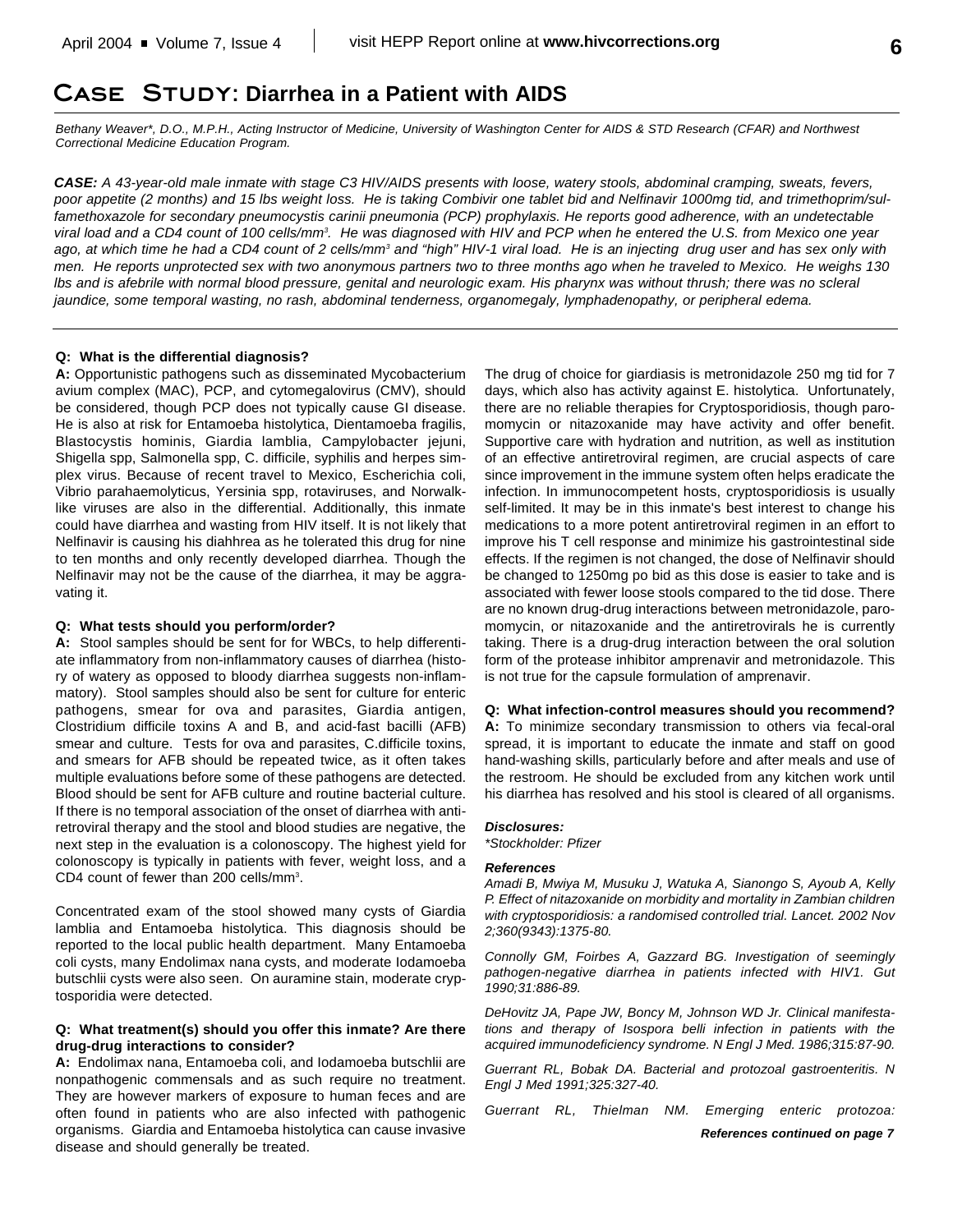# **Spotlight: Keys to Successful HIV Management in Corrections-Knowing the patient and the prison/jail environment**

*Joseph Paris\*, MD, CCHP Georgia Department of Corrections*

A university-based ID consultant familiar with prisoners and detainees is puzzled. After initial success, the patient, a 29 yearold Haitian male, now has a viral load of 185,000. In accented English, the patient states that he has taken all his medications. A quick check of three months of Medication Administration Records shows that all his antiretrovirals (ARVs) are given under Directly Observed Therapy (DOT), and that fewer than three percent of doses were missed.

8:00 a.m. The inmate had decided to take all his medications together, usually after breakfast. To compound the problem, he had a chronically upset stomach and resorted to purchasing variable amounts of antacids from the Commissary. As a result, antacids and the Didanosine EC buffering were inactivating the Atazanavir. A valuable opportunity to stabilize the patient with his first regimen had been lost.

When first seen by the consultant, the case had seemed simple. The prisoner said that his injecting drug use started a decade ago, and that he had never taken antiretroviral therapy before. The prison family practitioner had obtained a positive HIV antibody, a CD4 count of 20, and a viral load of 15,000. The consultant recommended Didanosine (ddI) EC, Atazanavir, and Lamivudine (3TC). For the first two months, the patient's viral load was undetectable and his CD4 count was rising. However, four months into the therapy, viral loads were increasing. The consultant ordered a genotype, which showed the presence of mutations K65R, I50L, and M184V, suggesting that all three drugs were failing. What went wrong?

The consultant had the foresight to call the referring prison practitioner to discuss this

patient's circumstances, and a number of facts emerged. Although both the consultant and primary care doctor had educated the patient on the need to take the ddI EC one hour before breakfast, and the Atazanavir during the meal, the patient found it too difficult to comply with these instructions in the correctional setting. In his segregation unit, breakfast was at 4:30 a.m. on weekdays and 6:00 a.m. on Saturdays and Sundays. ART and other DOT medications were administered cell by cell by a nurse who began most days at 6:00 a.m. and finished at 8:00 a.m. or later. Depending on which end of the wing the nurse started, this inmate may receive his ART as early as 6:00 a.m. or as late as

## **Case Study: Diarrhea in Patients with AIDS...**

#### *(continued from page 6)*

*Cryptosporidium, Cyclospora and microsporidia. In: Scheld WM, Armstrong D, Hughes JM, eds. Emerging Infections. Washington, DC: ASM Press; 1997:233-45.*

*Kotler DP, Francisco A, Clayton F, et al. Small intestinal injury and parasitic diseases in AIDS. Ann Intern Med. 1990;113:444-49.*

*Laughon BE, Druckman DA, Vernon A, et al. Prevalence of enteric pathogens in homosexual men with and without acquired immunodeficiency syndrome. Gastroenterology. 1988;94:984.*

*Oldfield EC III. Evaluation of chronic diarrhea in patients with human immunodeficiency virus infection. Rev Gastroenterol Disord. 2002 Fall;2(4):176-88. Review.*

**"** It used to be said that, in ART, the best medication regimen is the one that the patient will take. The newer version now reads: the best medication regimen is the one that the patient will take at the right time.**"**

This case illustrates two points: the well known necessity to time certain ART with regard to meals, and the challenges of so doing in the correctional environment. To succeed, both consultants and primary care givers need to understand the totality of the patient circumstances and proceed accordingly. The National Institutes of Health has published guidelines entitled *Use of Antiretroviral Agents in HIV-infected Adults and Adolescents*. These guidelines available at www.aidsinfo.nih.gov provide useful information concerning drug-drug interactions and antiretroviral medications that are no longer recommended for the treatment of HIV-infected patients. Practitioners should question patients extensively concerning the variability of pill calls, DOT lines and meals. In some cases, it may not be prudent to prescribe drugs with strict meal timing requirements. In other situations, a light snack may be provid-

ed so the inmate can time his meal to scheduled ART accordingly. Finally, even in DOT systems, it may be necessary to make an exception for certain medications to be self-administered, so as to permit the proper timing with respect to food. Open lines of communication with patients on ART are a necessity. It used to be said that, in ART, the best medication regimen is the one that the patient will take. The newer version now reads: the best medication regimen is the one that the patient will take at the right time.

#### **Disclosures:**

*\*Nothing to disclose.*

*Pape JW, Verdier RI, Boncy M, et al. Cyclospora infection in adults infected with HIV. Clinical manifestations, treatment, and prophylaxis. Ann Intern Med. 1994;121:654-57.*

*Rossignol JF, Ayoub A, Ayers MS. Treatment of diarrhea caused by Cryptosporidium parvum: a prospective randomized, double-blind, placebo-controlled study of Nitazoxanide. J Infect Dis. 2001 Jul 1;184(1):103-6.* 

*Rossignol JF, Hidalgo H, Feregrino M, Higuera F, Gomez WH, Romero JL, Padierna J, Geyne A, Ayers MS. A double-'blind' placebo-controlled study of nitazoxanide in the treatment of cryptosporidial diarrhea in AIDS patients in Mexico. Trans R Soc Trop Med Hyg. 1998 Nov-Dec;92(6):663-6.*

*Parasites and Parasitologic Resources of the Ohio State University www.bioscy.ohio-state.edu/*~*parasite/*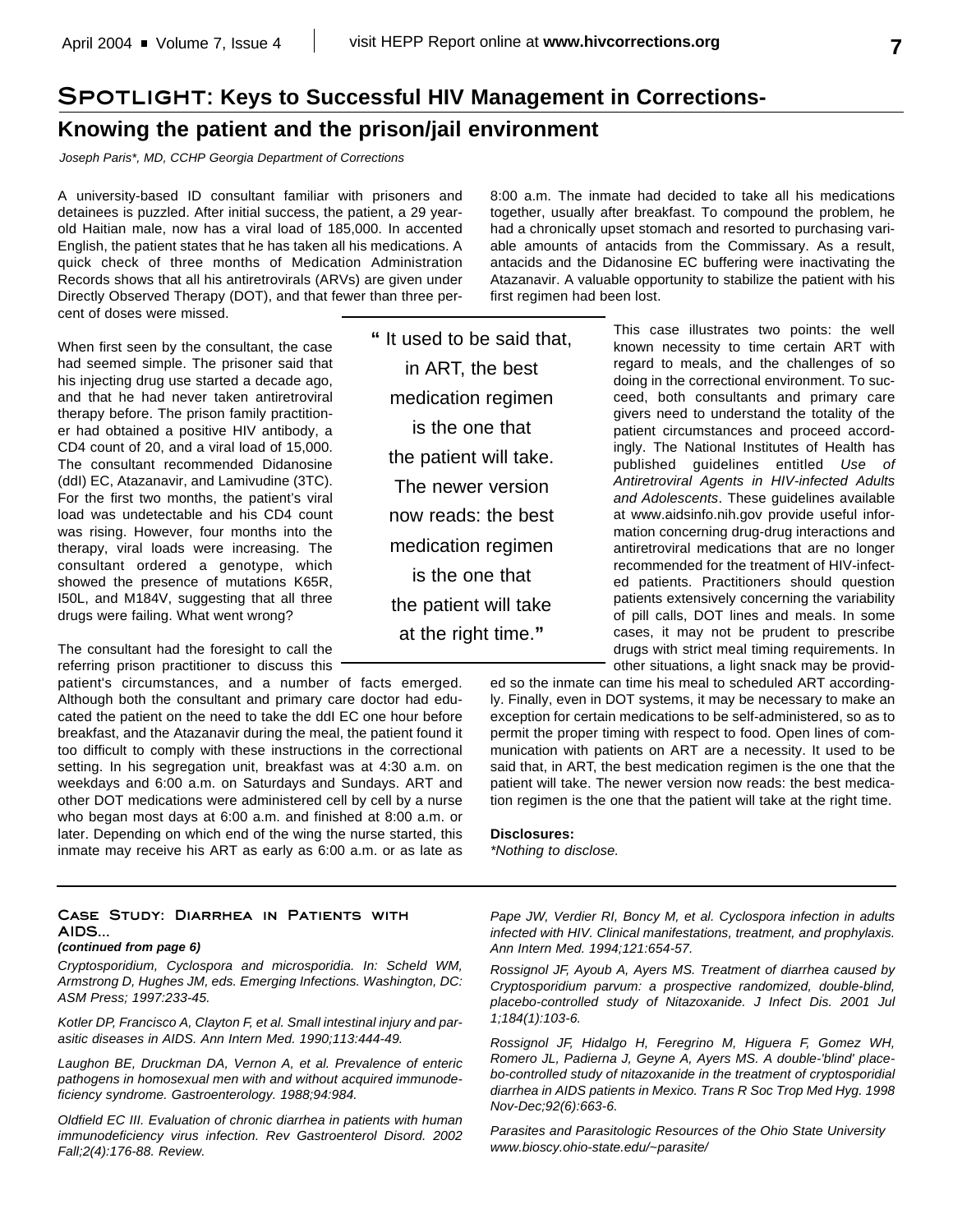# **HEPPigram: Evaluation of Diarrhea in Patients with HIV**

*Joseph Bick, MD, Chief Medical Officer, California Medical Facility, California Department of Corrections*

Diarrhea is defined as loose, watery stools occurring more than three times in one day. The average adult has a bout of diarrhea four times per year. It is a common problem that usually lasts a day or two and goes away on its own without any special treatment. Prolonged diarrhea can be due to a variety of pathogens as outlined in the HEPPigram below.

Keep in mind that patients may use the word diarrhea to describe anything from an upset stomach, to occasional watery stools, to frequent voluminous bowel movements. Sometimes, patients may require observation to allow objective documentation of symptoms. Reliably obtaining stool specimens in the correctional setting can be challenging and may require a brief stay in the infirmary.

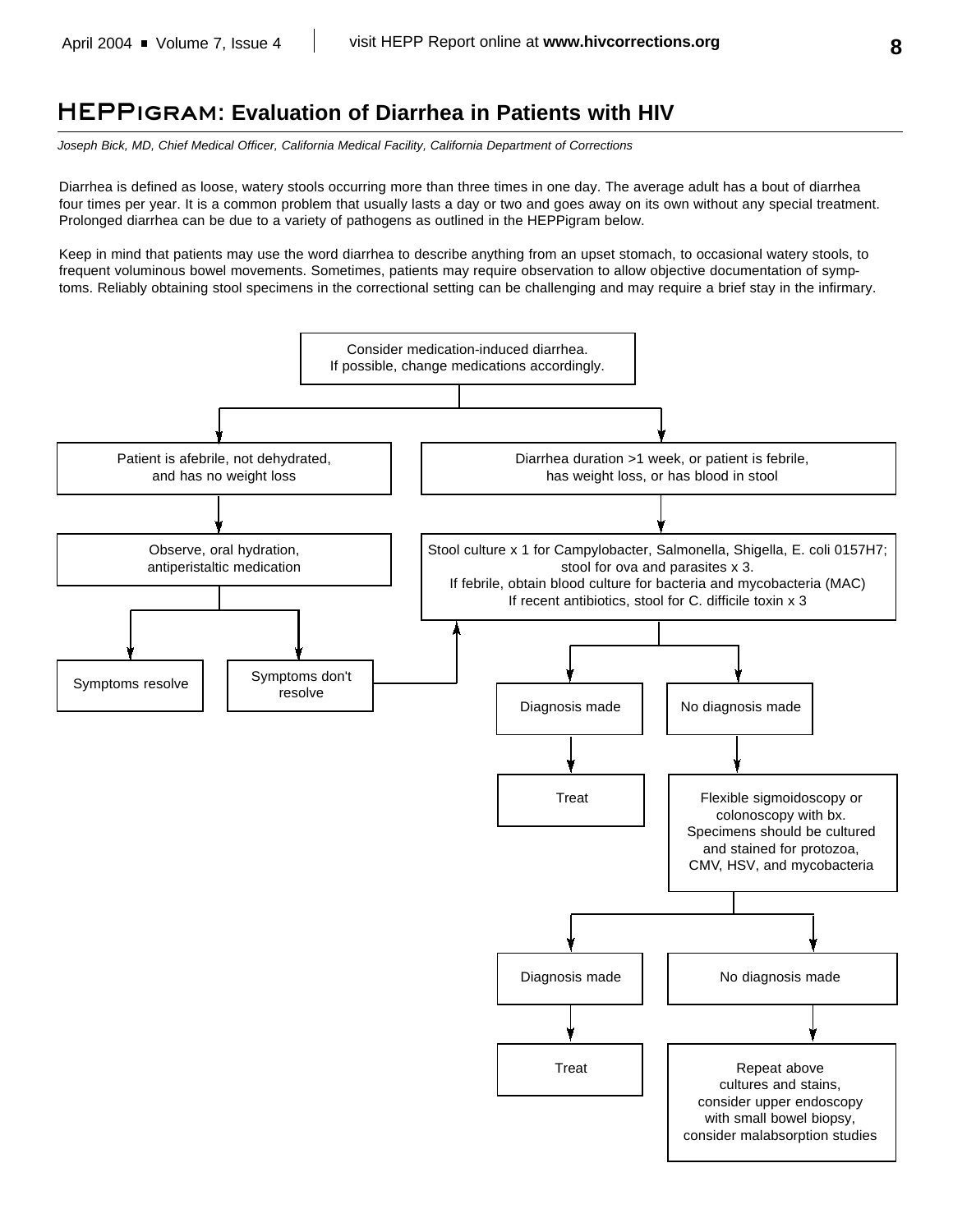# **Save the** DATES

**Helping Communities Build Leadership (HCBL)** *April 16-18, 2004 Las Vegas, NV* Sponsored by the National Association of People with AIDS (NAPWA). Focuses on community health care planning; HIV/AIDS Prevention Call: Ca'Tina Perkins-Gibson at 202.464.5682 Email:cperkins@napwa.org. Visit: www.napwa.org

#### **Supporting Networks of HIV Care Project Regional Intensive Training**

*April 23, 2004 Jackson, MS* Covers case management/ administration, health care delivery, HIV-positive persons, HIV test-related counseling, minorities, primary care. Call: 800.861.5640 Fax: 202.232.6750 Visit: www.hivta.org

**38th Educational Conference: Advocacy and Science: Tools for TB Control in the 21st Century** *April 29-30, 2004 Anaheim, CA* Enhancing tuberculosis (TB) control efforts in California by building TB program capacity through advocacy efforts and access to scientific advances. Email: tbcenter@ nationaltbcenter.edu Visit: www.ctca.org/confinfo.htm

### **The Future of Health Promotion and Health Education: Transforming Vision into Reality** *May 5-7, 2004*

*Orlando, FL* Training, networking opportunities, and a wealth of info that all public health professionals need to continue quality public health promotion and education initiatives. Visit: www.dhpe.org/ nationalconference

# **NCCHC: Clinical Updates in Correctional Health Care**

*May 22-25, 2004 Hyatt Regency - Chicago* Call: 773.880.1460 Fax: 773.880.2424 Visit: www.ncchc.org

# **Inside News**

#### **CROI Update Part II:**

**Continued from HEPP Report, March 2004** *Rick Altice\*, MD, Director, HIV in Prison Program, Yale University AIDS Program*

## **Comparison of Two Boosted PIs in Heavily ART-experienced patients**

BMS-045 is a randomized controlled trial of the once-daily boosted atazanavir (ATV/r) vs. twicedaily boosted lopinavir (LPV/r). A third arm with the dual PI combination of ATV+SQV was also used, but for a number of reasons, was clearly inferior to either of the arms. Eligibility for this study included having failed at least two ART regimens and at least one regimen from two different classes. All subjects were given tenofovir + another NRTI after the first two weeks of the boosted PI. Patients were similarly matched on demographic characteristics, prior AIDS (28%), median VL on HAART (4.45 log) and CD4 (~300) and prior type and duration of HAART use (prior PI use ~2.5 years). With regard to 48 week outcomes, both arms resulted in similar reductions in VL (~1.9 log), increases in CD4 (~120 cell/mL) and using an intent-to-treat analysis (ITT), VL<400 (56%) and VL<50 (~39%). Efficacy was dependent on the number of PI mutations present at baseline and similar between the two groups. Subjects who had fewer than four major PI mutations were more likely to have a virological response compared to those with four or more mutations. Unlike previous studies with LPV/r, however, the investigators did not analyze whether a similar break point of six mutations portended a better outcome between the two comparison arms. Withdrawal due to adverse events in both groups was low (5%), however compared to LPV/r, there was less diarrhea (3% vs. 11%) and more jaundice (6% vs. 0%) in the ATV/r arm. In the ATV/r arm, the proportion of subjects who experienced bilirubin >2.5 mg/dl and >5.0 mg/dl was 39% and 9%, respectively. No patient withdrew from the study for hyperbilirubinemia and was not associated with changes in hepatic transaminases. Use of antidiarrheal agents was significantly less in the ATV/r (6%) arm compared to the LPV/r (24%) arm. Anxiously awaited was whether boosted ATV would continue to maintain a lipid benefit in subjects. Compared to LPV/r, ATV/r resulted in lower mean changes in cholesterol (-8% vs. +6%) and triglycerides (-4% vs. +30%) even after censoring data for those who started lipid-lowering agents. Clinically, the ATV/r group was less likely to initiate lipid-lowering therapy than the LPV/r group (8% vs. 19%). In summary, once-daily ATV/r has similar efficacy to the standard twicedaily LPV/r in heavily pre-treated subjects with drug-associated clinical diarrhea and hyperlipidemia. ATV/r does, however, result in increased bilirubin levels that is not associated with liver toxicity.

## **Standard LPV/r Dosing vs. Once-Daily Treatment**

In a study of 190 ART-naïve patients, randomized in a 3:2 schema and who received the NRTI backbone of once-daily emtricitibine (FTC) + tenofovir (TDF), subjects received either oncedaily (six Kaletra all at once) or twice-daily (three Kaletra twice daily) LPV/r. The subjects had similar background characteristics, including mean baseline CD4 = 216 (45% with CD4 < 200) and VL=4.8 log (~65,000 copies/mL). Both groups had an impressive increase in CD4 (~185) and VL was assessed using ITT and as-treated (AT) approaches. Compared to the standard twicedaily therapy, the proportion with a VL<50 at 48 weeks in the once-daily arm was 70% vs. 64% using ITT and 90% vs. 85% using AT analysis, respectively (no significant differences). Though total discontinuations for the study was no different between groups (19% vs. 25%), it was higher than found in other studies of Kaletra. Discontinuation due to adverse side effects, however, was higher in the once-daily group (12% vs. 5%); diarrhea was also significantly greater in the once-daily group (16% vs. 5%). Mean triglyceride changes did not differ between the groups (+82 mg/dL vs. +76 mg/dL). In sum, this provides supportive data for the use of once-daily LPV/r in ART naïve subjects for up to 48 weeks, particularly at a time when simplified regimens are preferred in correctional settings.

#### *Disclosures:*

*\*Consultant and Speaker's Bureau: Agouron, Abbott, BMX, Boehringer Ingleheim, DuPont,*

# **Resources**

#### **General Information on diarrhea:**

http://digestive.niddk.nih.gov/ddiseases/pubs/ diarrhea/index.htm#whatis

**Information on diarrhea associated with HIV:** www.aids.org/factSheets/554-Diarrhea.html

**The CDC's 2002 treatment guidelines for genital warts and other STDs:** www.cdc.gov/std/treatment

**Guidelines for Using Antiretroviral Agents Among HIV-Infected Adults and Adolescents:** www.cdc.gov/mmwr/preview/mmwrhtml/ rr5107a1.htm

**Recommendations and tables on HIV:** www.hivguidelines.org/public\_html/center/ clinical-guidelines/adult\_hiv\_guidelines/ supplemental\_pages/other/pdf/ gastro-recandtab.pdf